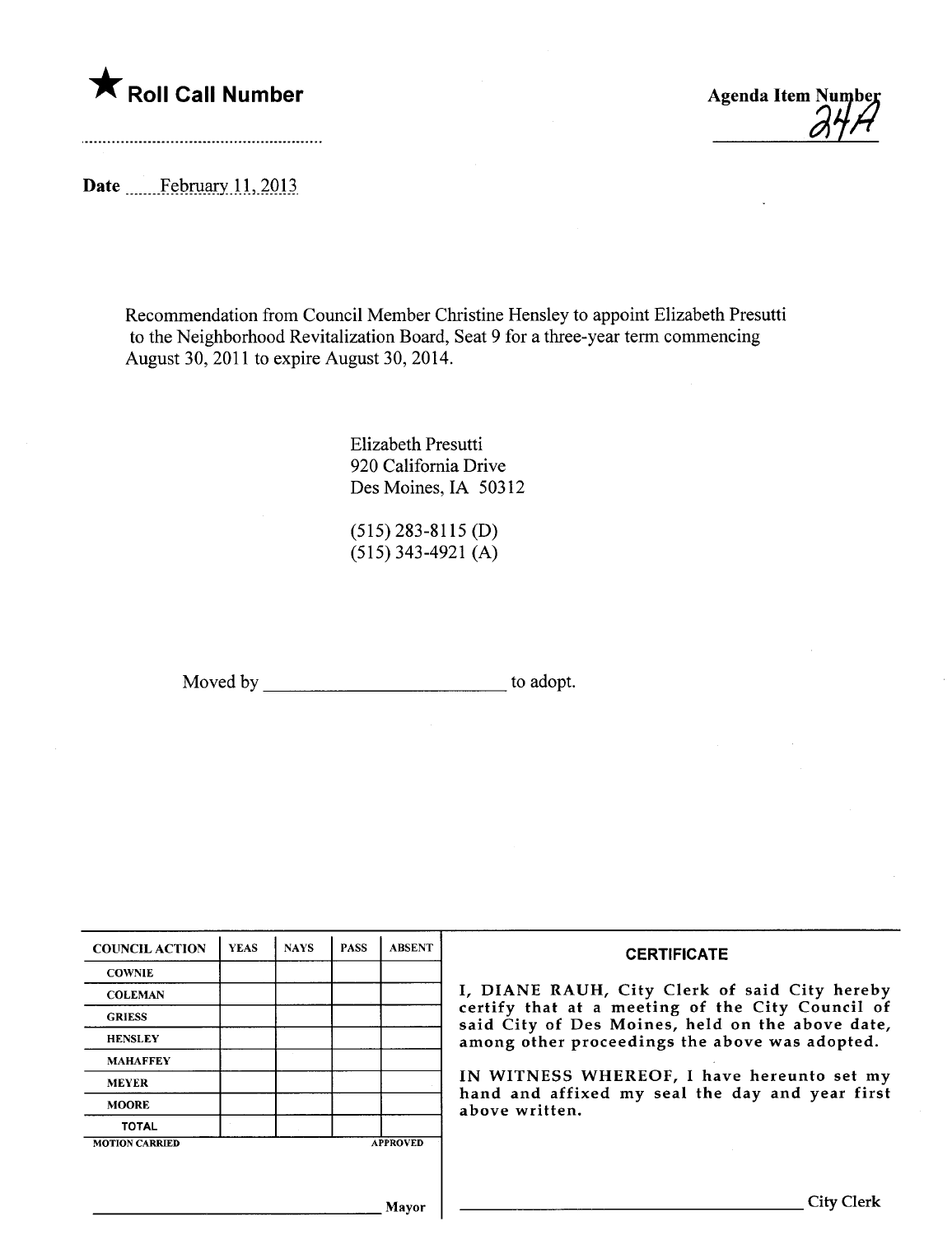

Carmely, Tamby Cheatherwichelgesture

## Fwd: Apply to Serve on a City Board - form submission

Rauh, Diane < dirauh@dmgov.org> To: Tammy Canney <TLCanney@dmgov.org> Fri, Jul 20, 2012 at 2:09 PM

---------- Forwarded message ----------From: <website@dmgov.org> Date: Fri, Jul 20, 2012 at 12:51 PM Subject: Apply to Serve on a City Board - form submission To: BoardAppointments@gtp.dmgov.org

First Name: Elizabeth

Last Name: Presutt

Address: 920 California Drive

City: Des Moines

State: IA

Zip: 50312

Daytime Phone: 515-283-8115

Alternate Phone: 515-3434921

Email: epresulti@ridedart.com

Occupation: General Manager

Occupation Duration: 1 year

Employer: DART

Employment Duration: 4 years

Business Address 1: 1100 DART Way

Business Address 2:

Business City: Des Moines

Business State: IA

Business Zip: 50309

Business Phone: 515-283-8115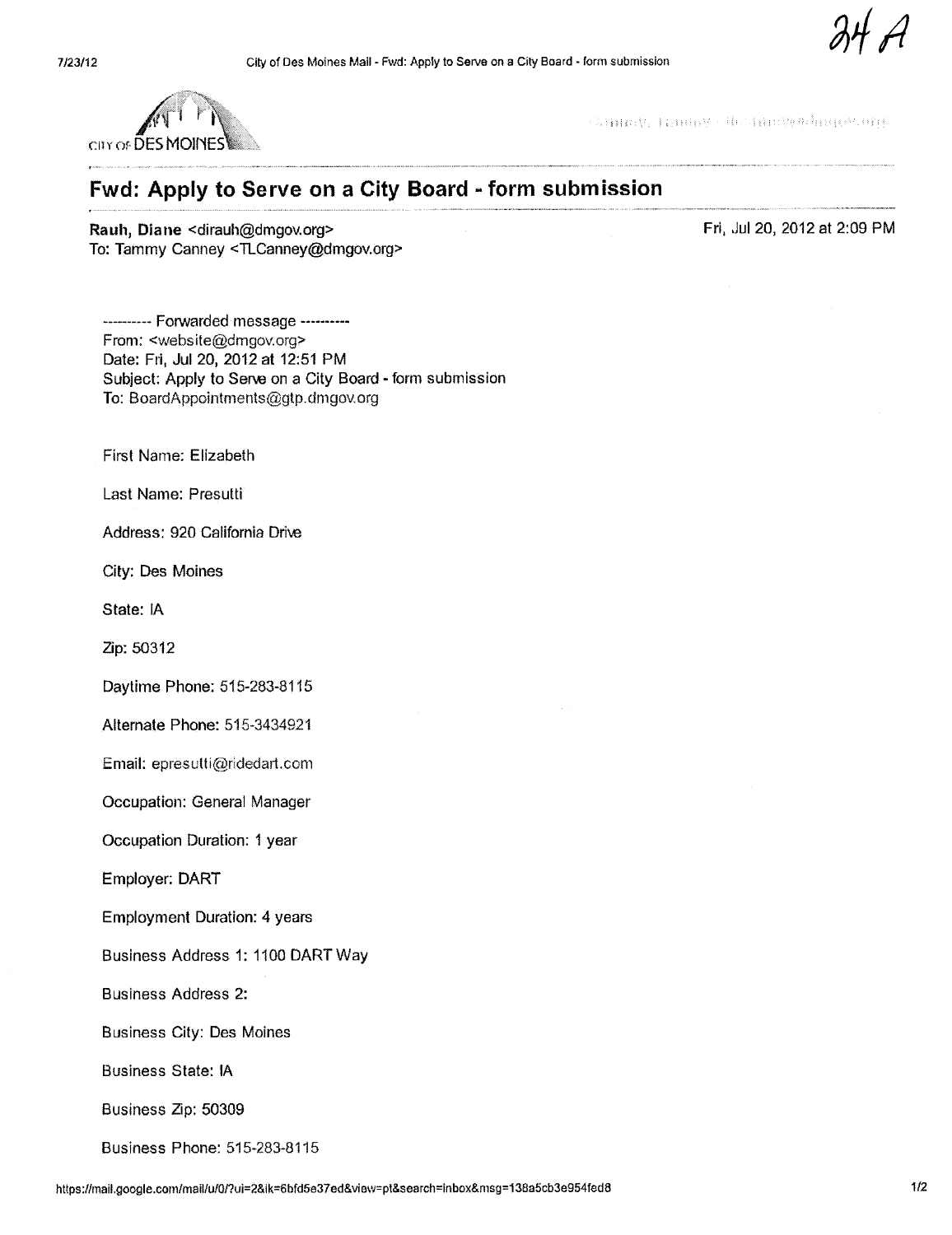Business Fax:

Birth Date: 08/20/1975

Gender; Female

Des Moines Resident: Yes

Ward: Ward 3

Residency Duration: 4 years

Registered Voter: Yes

Previous City Employment: No

City Employed Relatives:

Check if you have served on Any Board, Commission, or Committee: No

List Boards, Commissions and Committees and Date(s) served:

List Boards, Agencies, Civic, Service and/or Professional Organizations to which you are affiliated: DART

Indicate other experiences or skills which wil contribute to the mission of this Board, Commission or Committee:

First Board: Housing Services Board

Second Board: Plan and Zoning Commission

Third Board: Neighborhood Revitalization Board

Fourth Board: Urban Design Review Board

Fifth Board: Park and Recreation Board

Most board seats have no special requirement other than being a citizen of Des Moines. However, some seats require special criteria for members.: Citizen of Des Moines, Demonstrated interest in residential neighborhoods, Represents interest of Business, Non-Profit and Education community

Comments:

Signature: Elizabeth Presutt

Diane Rauh City Clerk City of Des Moines 515-283-4209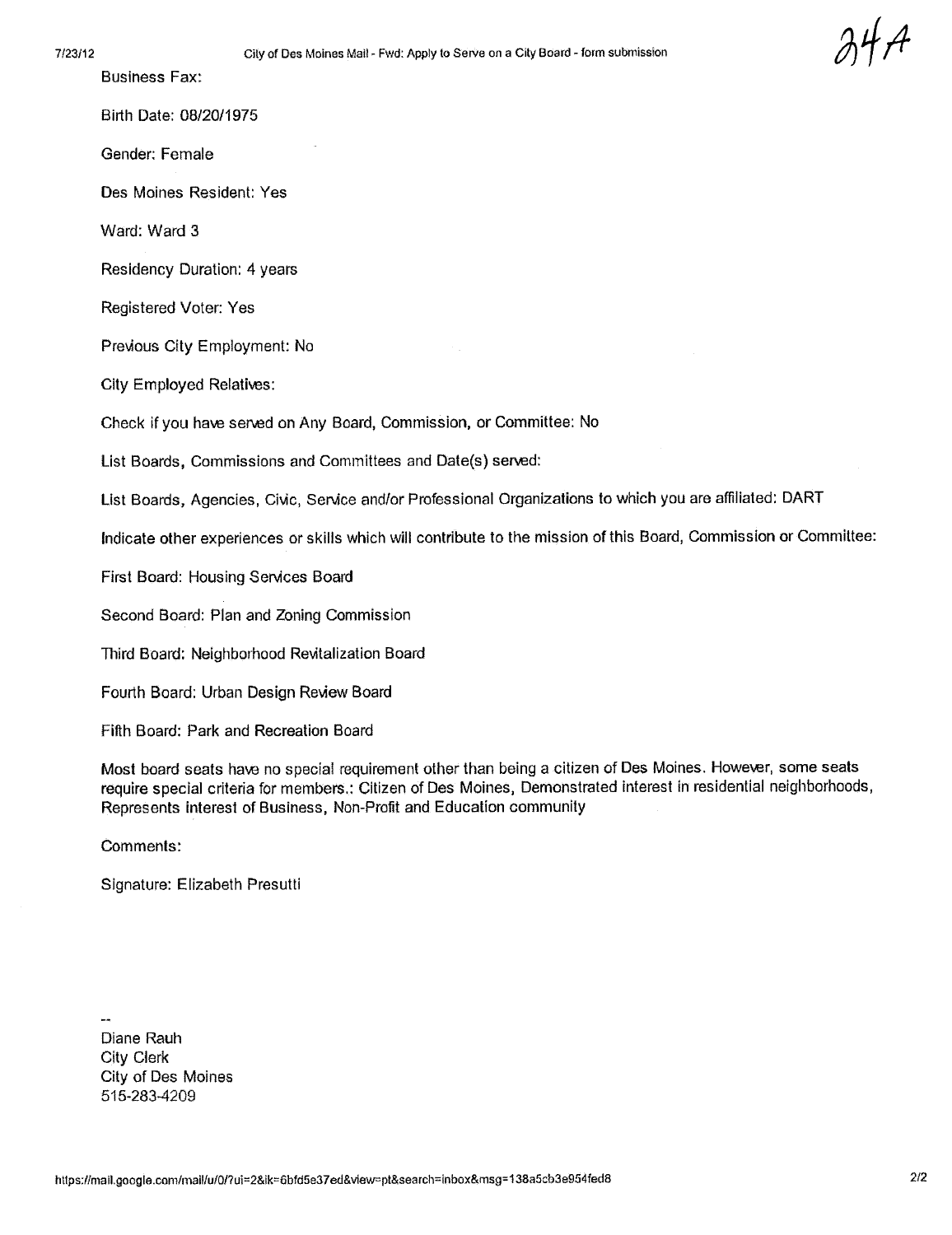$\partial$ 4 $\pi$ /

## City of Des Moines, Iowa Boards and Commissions Board Composition

## Neighborhood Revitalization Board

| Description:   | The purpose of the Neighborhood Revitalization Board (NRB) is to advise City Council and<br>Board of Supervisors on housing improvement and neighborhood revitalization efforts.                                                                                                                                                                                                                                                                  |
|----------------|---------------------------------------------------------------------------------------------------------------------------------------------------------------------------------------------------------------------------------------------------------------------------------------------------------------------------------------------------------------------------------------------------------------------------------------------------|
| Staff contact: | Susan Minks 283-4779                                                                                                                                                                                                                                                                                                                                                                                                                              |
| Term length:   | Three year                                                                                                                                                                                                                                                                                                                                                                                                                                        |
| Expiration:    | June 30                                                                                                                                                                                                                                                                                                                                                                                                                                           |
| Meetings:      | 5:00 PM, The first Wednesday of each month,                                                                                                                                                                                                                                                                                                                                                                                                       |
| Location:      | 400 Robert D Ray Drive                                                                                                                                                                                                                                                                                                                                                                                                                            |
|                | City Council Chambers, 2nd Floor, Room: City Hall                                                                                                                                                                                                                                                                                                                                                                                                 |
| Requirements:  | Sixteen members: five members to represent low-income residents; five members shall be<br>residents of recognized neighborhood organizations; and three members shall be owners or<br>officers of the business community, nonprofits or education representatives; ofie<br>representative (serving a 1 year term) shall be appointed from Neighborhood Finance<br>Corporation Board; one member nominated from the Greater Des Moines Partnership |
|                | Board; and one member nominated from the Neighborhood Development Corporation Board.                                                                                                                                                                                                                                                                                                                                                              |

Prof. requirements:

| <b>Member Information</b>                                        |                               |                                        |                                                                                     |                                                                            |
|------------------------------------------------------------------|-------------------------------|----------------------------------------|-------------------------------------------------------------------------------------|----------------------------------------------------------------------------|
| Andy Clark<br>5800 SE 8th Street<br>Des Moines 50315             | $(C)$ :<br>$(E)$ :<br>$(W)$ : | $(D): 515577-4855$                     | Term expires:<br>Took office:<br>Appointed by:<br>Residing in Ward:<br>Eligibility: | 6/30/2013<br>6/11/2012<br>11 - Miscellaneous<br>Eligible for reappointment |
| Seat: 15 - NFC Board<br>Representative                           |                               |                                        | Gender:                                                                             | Male                                                                       |
| Mark A Cooper                                                    | $(C)$ :                       |                                        | Term expires:                                                                       | 6/30/2014                                                                  |
| 5811 Walnut Hill Avenue                                          |                               | $(D): 515975-5627$                     | Took office: Took                                                                   | 2/14/2011                                                                  |
| Des Moines 50312                                                 |                               | (E): 515 274-3227<br>(W): 515 265-1862 | Appointed by:<br>Residing in Ward: 3<br>Eligibility:                                | 5 - At Large A - Moore<br>Eligible for reappointment                       |
| Seat: 12 - Business/Non-<br>Profit/Educational<br>Representative |                               |                                        | Gender:                                                                             | Male                                                                       |
| <b>Russell Cross</b>                                             | $(C)$ :                       |                                        | Term expires:                                                                       | 6/30/2012                                                                  |
| 1719 Grand Avenue, Unit 339                                      |                               | $(D): 515324-3412$                     | Took office:                                                                        | 6/27/2011                                                                  |
| Des Moines 50309                                                 |                               | (E): 515 321-7311<br>(W): 515 324-3412 | Appointed by:<br>Residing in Ward:<br>Eligibility:                                  | 11 - Miscellaneous<br>Eligible for reappointment                           |
| Seat: 16 - GDMP Board Member                                     |                               |                                        | Gender:                                                                             | Male                                                                       |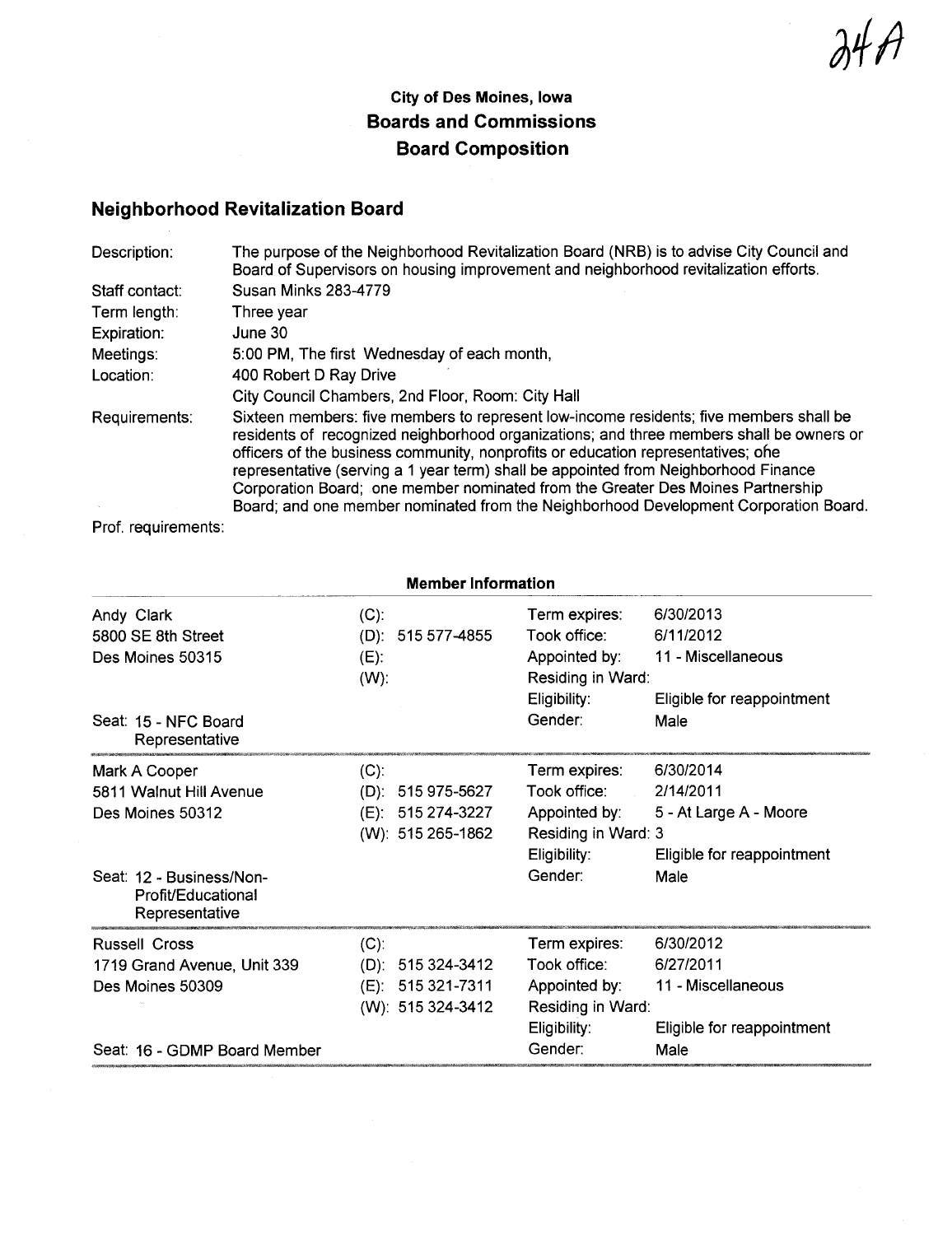Board Composition February 06, 2013 Page 2 of 4

| <b>Member Information</b>                                                                                    |                                                                         |                                                                                                  |                                                                                           |  |
|--------------------------------------------------------------------------------------------------------------|-------------------------------------------------------------------------|--------------------------------------------------------------------------------------------------|-------------------------------------------------------------------------------------------|--|
| Tim Hielkema<br>2502 35th Street<br>Des Moines 50310<br>Seat: 07 - Neighborhood<br>Representative            | $(C)$ :<br>$(D)$ :<br>(E): 515 279-4392<br>(W): 515 974-5162            | Term expires:<br>Took office:<br>Appointed by:<br>Residing in Ward: 1<br>Eligibility:<br>Gender: | 6/30/2007<br>4/11/2005<br>1 - Ward 1<br>Not eligible for reappointment<br>Male            |  |
| Lisa A Howard<br>507 E. Locust Street, #310<br>Des Moines 50309<br>Seat: 10 - Neighborhood<br>Representative | $(C)$ :<br>(D): 515 490-6454<br>$(E)$ :<br>(W): 515 490-6454            | Term expires:<br>Took office:<br>Appointed by:<br>Residing in Ward: 4<br>Eligibility:<br>Gender: | 6/30/2015<br>1/9/2012<br>4 - Ward 4<br>Eligible for reappointment<br>Female               |  |
| Alecia Kates<br>3808 6th Avenue, #14<br>Des Moines 50313<br>Seat: 14 - NDC Board Member                      | $(C)$ :<br>(D): 515 419-6801<br>$(E)$ :<br>$(W)$ :                      | Term expires:<br>Took office:<br>Appointed by:<br>Residing in Ward:<br>Eligibility:<br>Gender:   | 6/30/2013<br>6/11/2012<br>11 - Miscellaneous<br>Eligible for reappointment<br>Female      |  |
| Wendy Lacina<br>4155 53rd Street<br>Des Moines 50310<br>Seat: 06 - Neighborhood<br>Representative            | $(C): 515238-9750$<br>(D): 515 238-9750<br>$(E)$ :<br>(W): 515 238-9750 | Term expires:<br>Took office:<br>Appointed by:<br>Residing in Ward: 1<br>Eligibility:<br>Gender: | 6/30/2015<br>7/9/2012<br>6 - At Large B - Coleman<br>Eligible for reappointment<br>Female |  |
| Delores J Minahan<br>1618 12th Street<br>Des Moines 50314<br>Seat: 02 - Low Income Citizen                   | $(C)$ :<br>$(D)$ :<br>(E): 515 282-3798<br>(W): 515 283-9249            | Term expires:<br>Took office:<br>Appointed by:<br>Residing in Ward: 1<br>Eligibility:<br>Gender: | 6/30/2007<br>4/7/2003<br>1 - Ward 1<br>Not eligible for reappointment<br>Female           |  |
| Laura B Mundy<br>2820 Logan Avenue<br>Des Moines 50317<br>Seat: 05 - Low Income Citizen                      | $(C)$ :<br>$(D)$ :<br>(E): 515 263-3720<br>(W): 515 242-8439            | Term expires:<br>Took office:<br>Appointed by:<br>Residing in Ward: 4<br>Eligibility:<br>Gender: | 6/30/2014<br>4/6/2009<br>4 - Ward 4<br>Eligible for reappointment<br>Female               |  |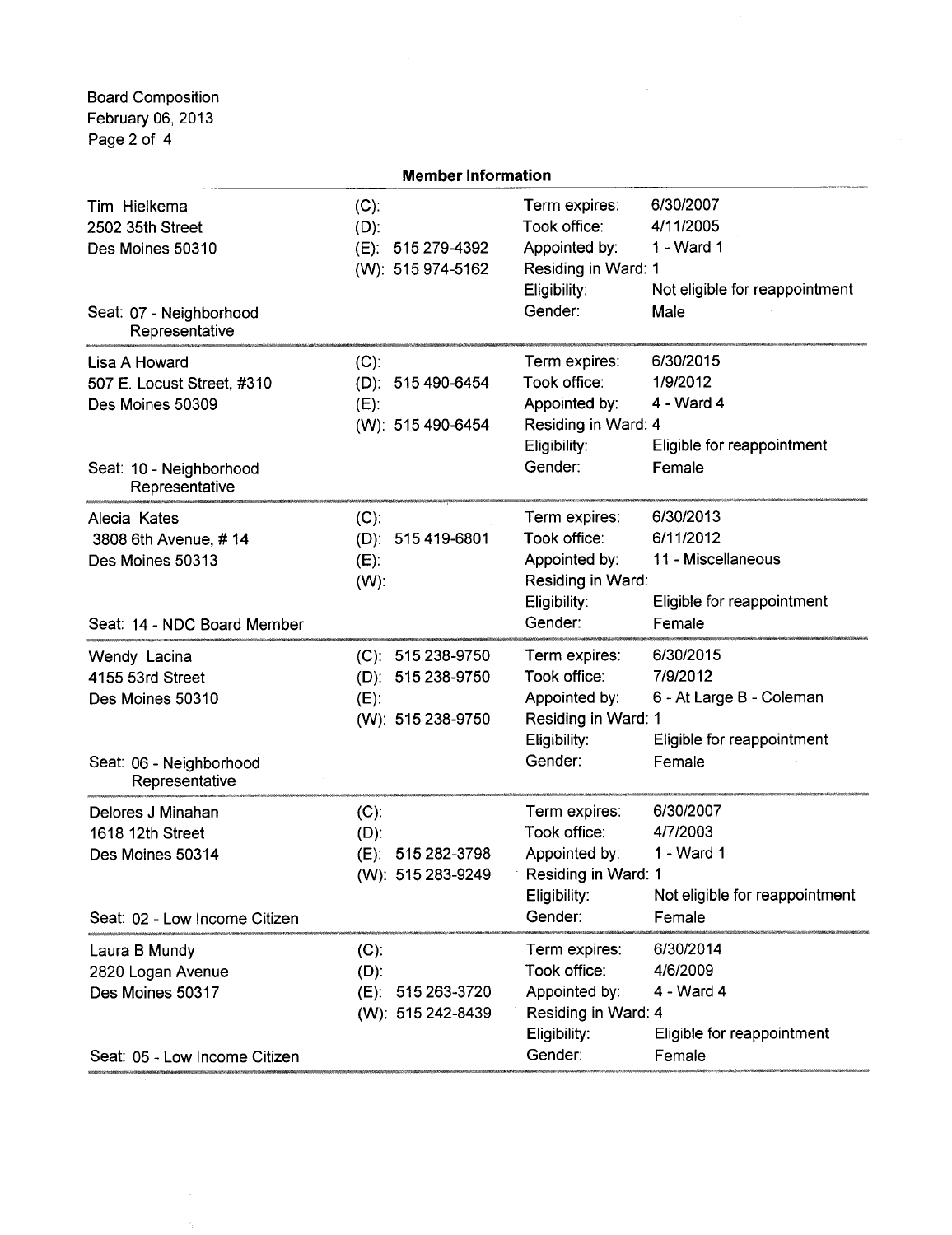$\mathcal{M}$ 

Board Composition February 06, 2013 Page 3 of 4

| <b>Member Information</b>                                                                                                |                                                                    |                                                                                                                                                                                              |  |  |
|--------------------------------------------------------------------------------------------------------------------------|--------------------------------------------------------------------|----------------------------------------------------------------------------------------------------------------------------------------------------------------------------------------------|--|--|
| Natasha Newcomb<br>4024 Hubbell Avenue, Apt. 234<br>Des Moines 50317<br>Seat: 01 - Low Income Citizen                    | $(C)$ :<br>(D): 319 594-1929<br>$(E)$ :<br>$(W)$ :                 | 6/30/2014<br>Term expires:<br>9/12/2011<br>Took office:<br>5 - At Large A - Moore<br>Appointed by:<br>Residing in Ward: 2<br>Eligible for reappointment<br>Eligibility:<br>Gender:<br>Female |  |  |
| Frank Owens<br>716 Forest Avenue<br>Des Moines 50314<br>Seat: 11 - Business/Non-<br>Profit/Educational<br>Representative | $(C)$ :<br>$(D)$ :<br>515 244-9278<br>$(E)$ :<br>(W): 515 235-4644 | 6/30/2010<br>Term expires:<br>Took office:<br>12/6/2004<br>Appointed by:<br>7 - Mayor<br>Residing in Ward: 1<br>Eligibility:<br>Not eligible for reappointment<br>Gender:<br>Male            |  |  |
| Marjorie Ramsey<br><b>1519 York</b><br>Des Moines 50316                                                                  | (C): 515 321-3409<br>(D): 515 262-7018<br>$(E)$ :<br>$(W)$ :       | 6/30/2015<br>Term expires:<br>10/24/2011<br>Took office:<br>2 - Ward 2<br>Appointed by:<br>Residing in Ward: 2<br>Eligibility:<br>Eligible for reappointment                                 |  |  |
| Seat: 03 - Low Income Citizen                                                                                            |                                                                    | Gender:<br>Female                                                                                                                                                                            |  |  |
| Vacancy<br>Seat: 13 - Business/Non-<br>Profit/Educational                                                                | $(C)$ :<br>$(D)$ :<br>$(E)$ :<br>$(W)$ :                           | 6/30/2004<br>Term expires:<br>Took office:<br>6 - At Large B - Coleman<br>Appointed by:<br>Residing in Ward: 0<br>Eligibility:<br>Vacant<br>Gender:                                          |  |  |
| Representative<br>Vacancy<br>esparati<br>Seat: 09 - Neighborhood<br>Representative                                       | $(C)$ :<br>$(D)$ :<br>(E):<br>$(W)$ :                              | 8/30/2014<br>Term expires:<br>Took office:<br>3 - Ward 3<br>Appointed by:<br>Residing in Ward: 0<br>Vacant<br>Eligibility:<br>Gender:                                                        |  |  |
| Vacancy<br>Seat: 04 - Low Income Citizen                                                                                 | $(C)$ :<br>$(D)$ :<br>$(E)$ :<br>$(W)$ :                           | 6/30/2015<br>Term expires:<br>Took office:<br>Appointed by:<br>3 - Ward 3<br>Residing in Ward: 0<br>Eligibility:<br>Vacant<br>Gender:                                                        |  |  |